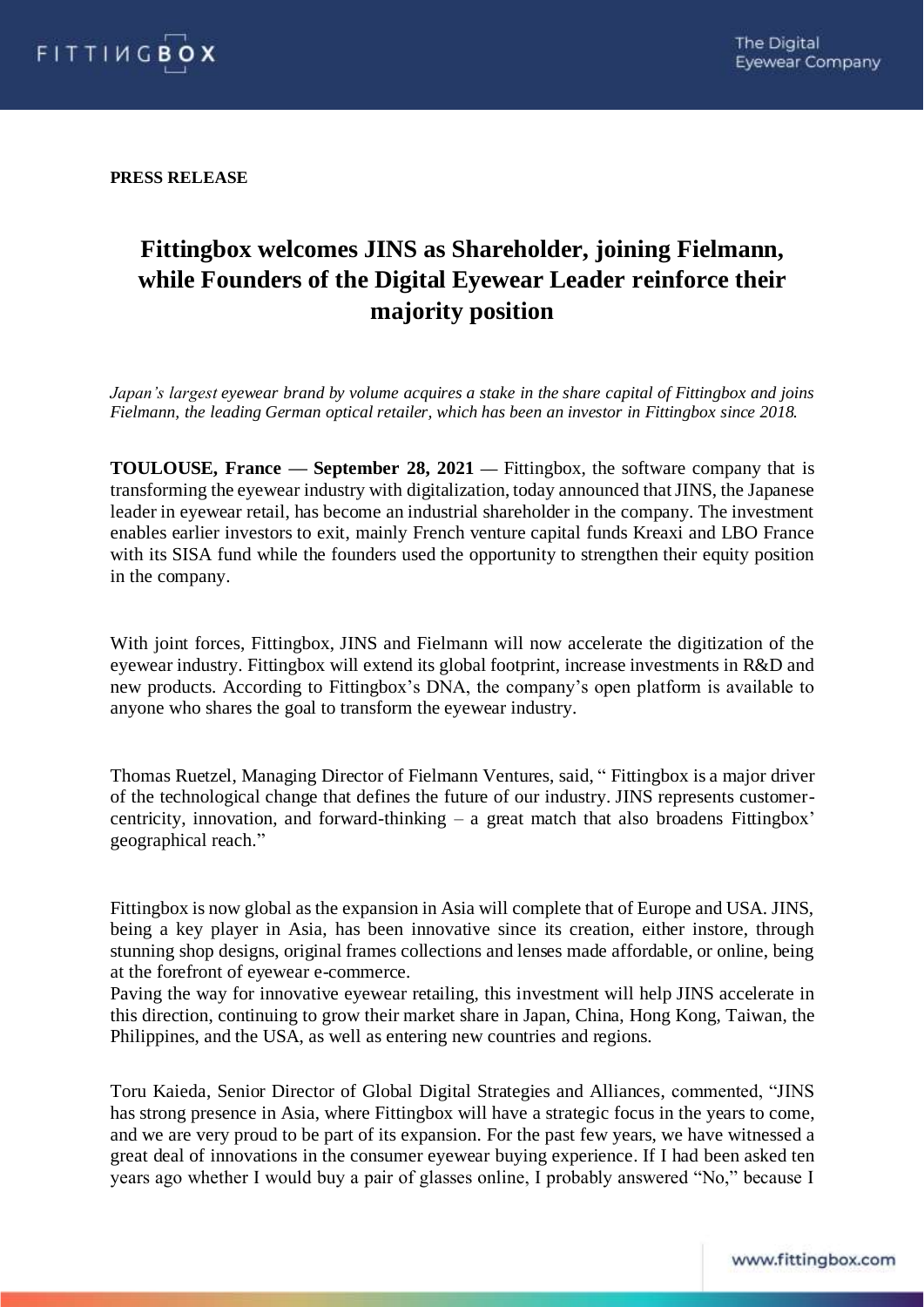

worried if the frame and lens selected online would actually fit me in real life. Now, thanks to the technologies developed by Fittingbox, we are able to offer our customers with opportunities to try and compare frames and lenses before making purchases and give our customers the confidence to shop them online. With new technologies emerging almost every day, we believe that there are much more innovations to be made in the eyewear industry and we are very excited to join forces with Fittingbox and Fielmann to lead innovations in this time of great change."

The JINS investment comes in the year of the 15th anniversary of Fittingbox, just after a major rebranding, based on four key areas of Fittingbox's business: Virtual try on, Digital frames, an Optical toolbox for eyewear businesses and Open innovation. As the COVID pandemic forced eyewear retailers into more contactless commerce, the need for virtual eyewear shopping has never been greater. Fittingbox is answering the call for building an ecosystem of innovative solutions as the industry repositions itself for a new era.

Benjamin Hakoun, Fittingbox CEO and Cofounder commented, "We created the business when we were students fifteen years ago, the previous financial investors helped us setup the business and accelerate it and we thank them for their commitment and help during all those years. We have opened a new chapter in 2018 with the entry of Fielmann as a minority shareholder and this was the right momentum to let enter a second industrial, JINS, which will bring value both as an investor and as a strategic customer. A tech company still there after 15 years is not common, so it proves that the vision was right. We want to build the best digital ecosystem so that the entire eyewear industry can benefit from it. Our most disruptive innovation is yet to come to celebrate our 15 years in the business: we will launch it before year end, stay tuned."

Michel Desbard, LBO France Gestion, added, "We are very pleased to have supported the technological and commercial development of FittingBox since 2014 to make it a world leader in the digital transformation of the optics sector. We are highly confident in the company's ability to achieve its ambitious roadmap, notably in terms of international deployment alongside its two key strategic shareholders."

Fittingbox is emerging as the world leader in the field. The company had 54 million virtual try ons in 2020 - a 300% increase from the previous year and will beat it significantly this year as it has already achieved those numbers in June 2021. The database of 3D frames now tops 110,000 designs. The company is producing over 4,000 digitized frames per month, a level of productivity unmatched in the industry. Customers like Dior, Maui Jim and Transitions are working with Fittingbox as well as thousands of retailers, eyecare professional centers, manufacturers, and brands around the world. The company's research and development team has almost tripled in size over the last thirty months.

"We're problem solvers," said Ariel Choukroun, Fittingbox CTO and Cofounder. "People want to look good in eyewear, irrespectively of their path to purchase - online, instore or omnichannel -, so we have invested our resources in making the virtual eyewear shopping experience as pleasant and effective as possible. Our rebranding reflects our renewed focus on the power of technology to change the eyewear industry."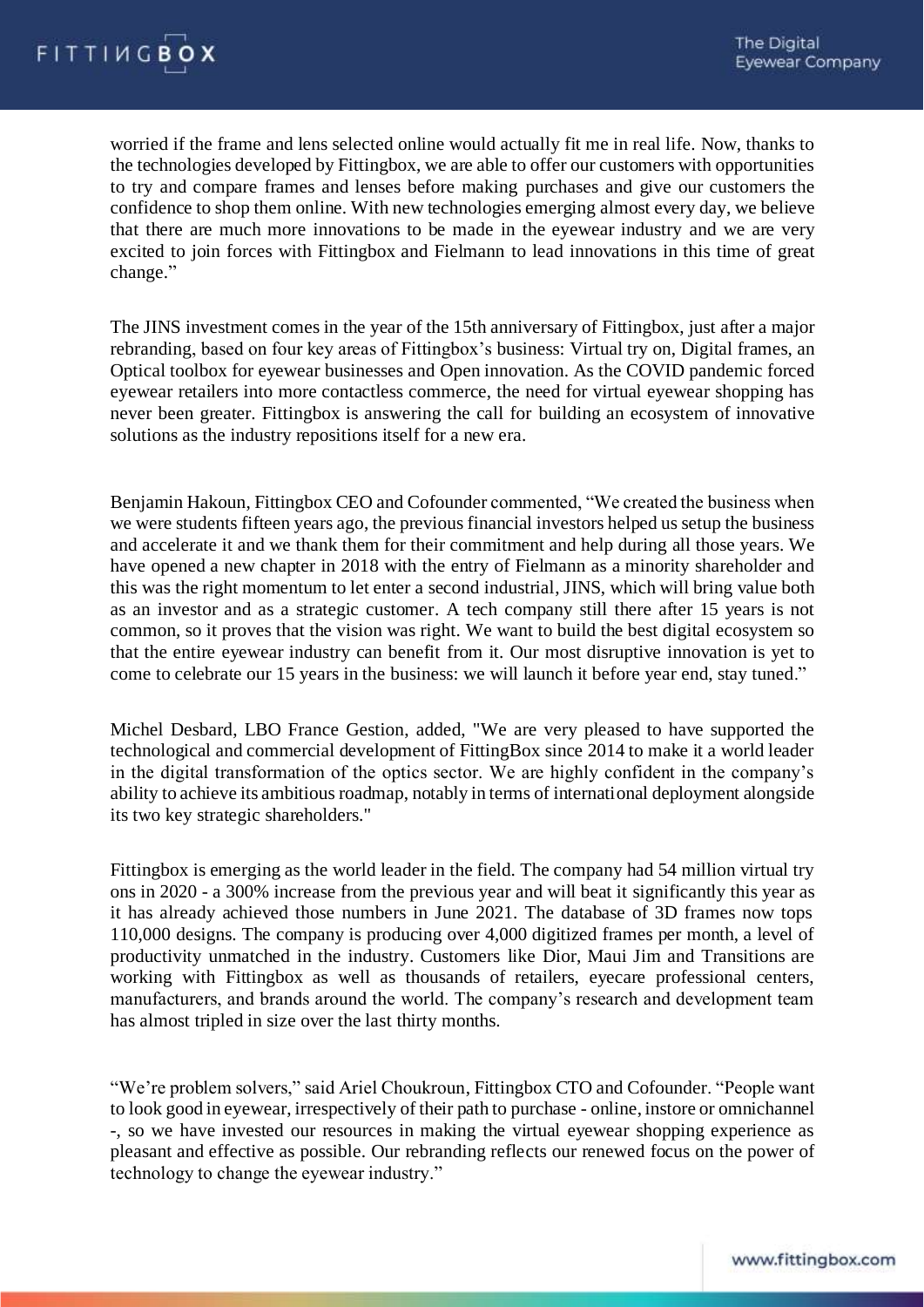

"We are a deeptech company," added M. Choukroun. "We have 60+ talented experts on our R&D team, bringing knowledge of Artificial Intelligence, Computer vision, Machine learning and UX/UI to the eyewear industry. With these incredibly innovative resources, we are able to co-create with our partners and the players in its ecosystem to support the eyewear industry during a period of major changes."

CapM Advisors (François Huré) acted as financial advisor to Fittingbox. Squair (Olivier Lopez, Asmae Loudiyi) served as legal advisor to Fittingbox and DS Avocats (Bernard Tezé, Emma Quercy) in France and TMI in Japan served as legal advisor to JINS.

### **ABOUT FITTINGBOX**

Founded in 2006, Fittingbox is the world leader in virtual Try-On solutions for the eyewear industry.

Based in France, with offices in the USA, Fittingbox provides cutting-edge, interactive solutions and digital content to eyewear professionals. Our solutions enhance the customer experience by helping users find the perfect pair of glasses. Fittingbox also builds and maintains the world's largest database of frames photos and 3D models of frames. With a strong focus on Research and Innovation, Fittingbox has won numerous awards over its 10+ years history and owns 14 international patents up to this day.

With Fittingbox, an eyewear customer can see what his or her face looks like wearing a pair of glasses. This effect is achieved through advanced 3D modeling and augmented reality technology. The customer can see him or herself live from different perspectives, as if they were standing in front of a real mirror.

Fittingbox enables an accurate rendering by digitizing real physical frames. This approach guarantees that the frame's exact measurements will be accurate and ultra-realistic in 3D tryons. The company's Optical Toolbox takes these capabilities further, enabling eye care professionals (ECPs) to make their expertise digital, enabling online measurements, lens simulation, face shape analysis and frame recommendation.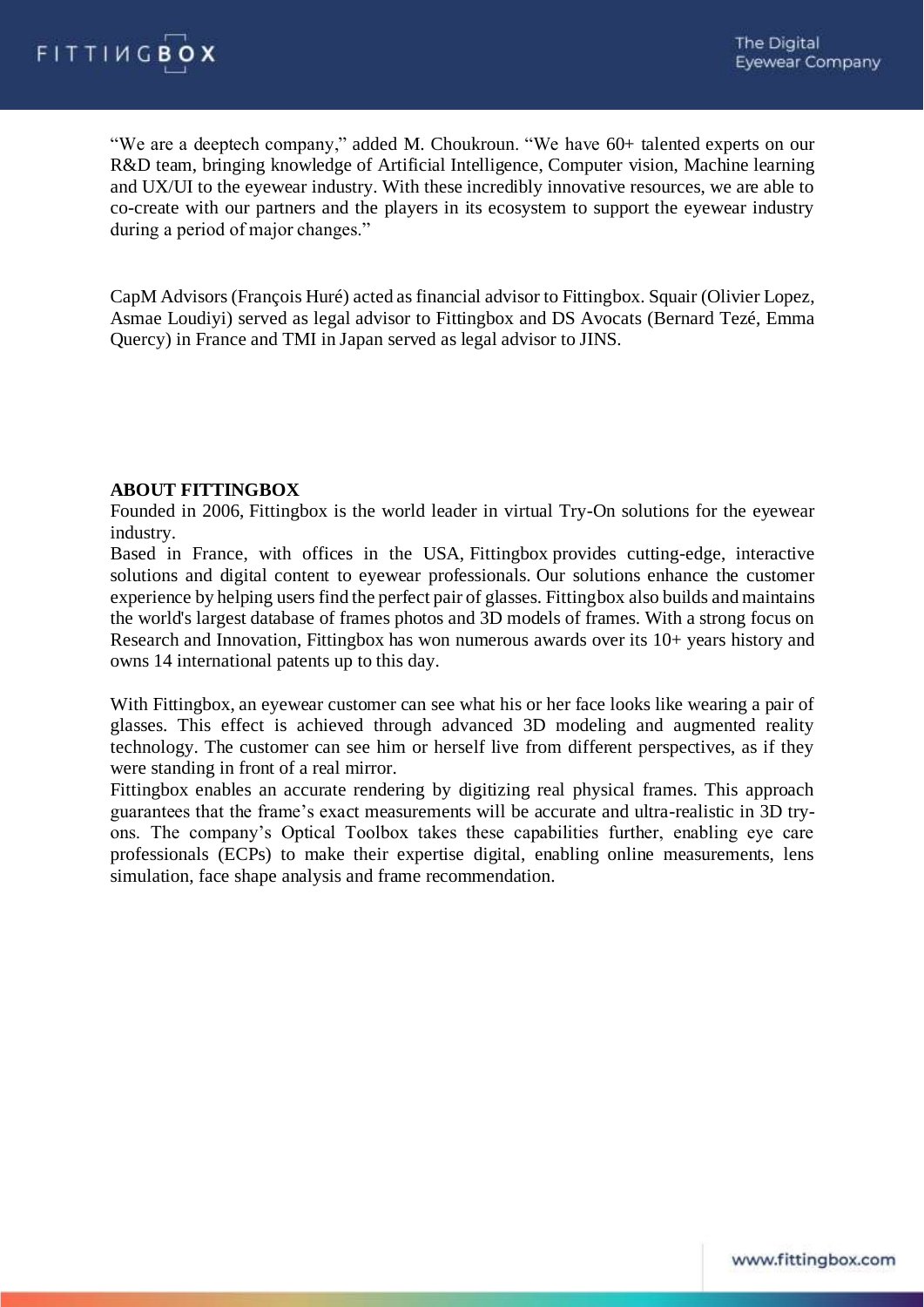





#### **ABOUT JINS**

JINS, founded in 2001, is a leader in the Japanese eyewear industry, operating stores in Japan and five other countries and regions around the world and also operates one of the largest eyewear ecommerce websites in Japan. JINS offers stylish, high quality, and innovative eyewear at affordable prices that includes premium quality, high refractive index aspheric lenses with UV protection and anti-glare coating.

JINS was also one of the first in the industry to develop natural-looking eyewear that cuts blue light, and smart eyewear that uses sensing technologies to determine the state of the mind and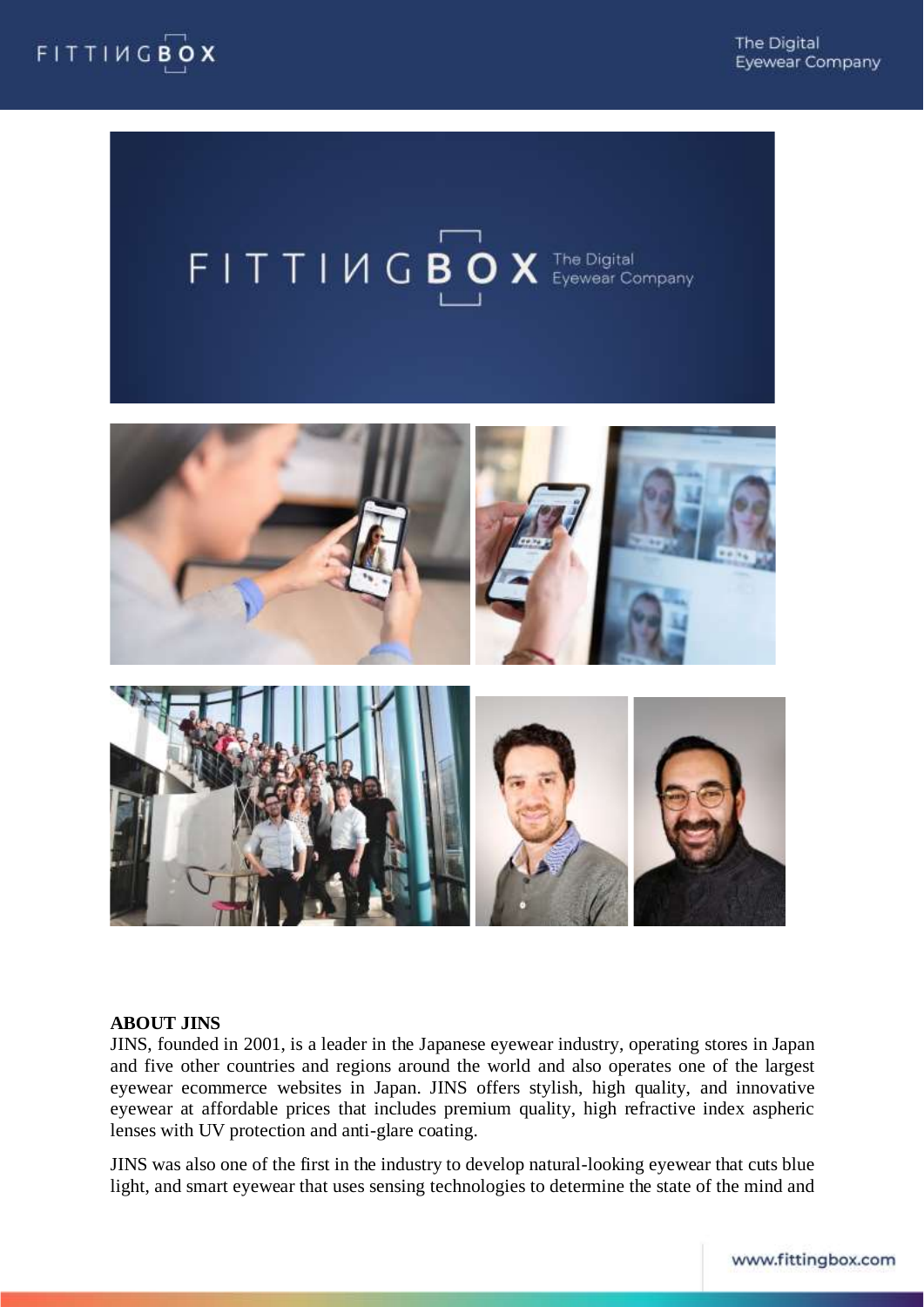

body. It also offers a full range of services in its online store and mobile app, and continues to create new purchasing experiences, such as AI-based recommendation service that scores the "fitness" of the frames to the wearers.



**ABOUT Fielmann** 



The Fielmann Group is a listed family business with headquarters in Hamburg, providing fashionable eyewear, contact lenses, and hearing aids at the best prices. The company serves its 27 million customers in 15 European countries through an omnichannel business model. Our success is based on our customer-friendly philosophy, which is embodied by our committed and highly skilled employees. With our Vision 2025, we will take our philosophy into the future and shape the optical industry in Europe for the benefit of consumers – without compromising on quality.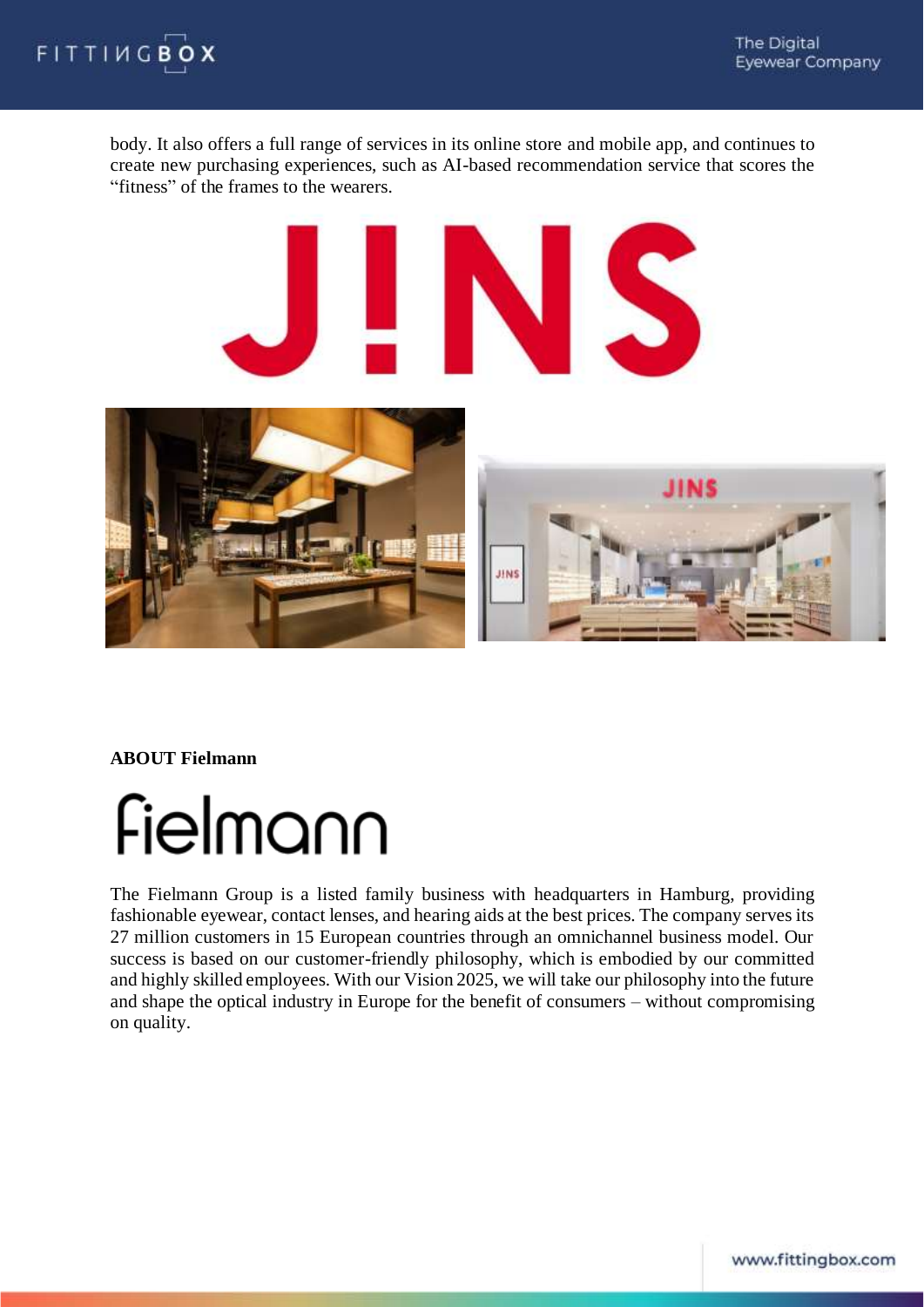



## **ABOUT LBO France**

As a key player in private equity with  $66.3$ bn of commitments, LBO France is an independent company that has been supporting French and Italian companies in their growth for more than 30 years. Its investment strategy is built on 5 distinct segments managed by dedicated teams:

- Mid Cap Buyout through the White Knight funds and Small Cap Buyout through the Hexagone/Small Caps Opportunities funds
- Venture Capital through the SISA/Digital Health funds
- Real Estate through the White Stone, Lapillus and NewStone funds
- Debt
- Public Equity through the France Développement fund

Historically focused on Institutional and Family Office investors, LBO France has launched a private equity fund accessible to individuals through multi-strategy funds. LBO France is 100% owned by its management and employs nearly 60 professionals.

#### **PRESS CONTACT- AGENCE SHAN**

[Lola](mailto:Lola) Gozlan - +33 1 44 50 58 72 – 06 24 76 83 40 – [lola.gozlan@shan.fr](mailto:lola.gozlan@shan.fr)

## **ABOUT KREAXI**

KREAXI is one of the top French Venture Capital specialists investing in early stage start-ups with hyper growth profile, with  $E150m$  under management through pan-european funds and regional funds. KREAXI has backed more than 550 companies since the last 30 years (out of which 21 went public), has an active portfolio of 60 companies, with a team of 12 professionals based in Lyon and Paris.

**PRESS CONTACT**  Stéphanie Loutfi Le Grand Strategy and Marketing Manager